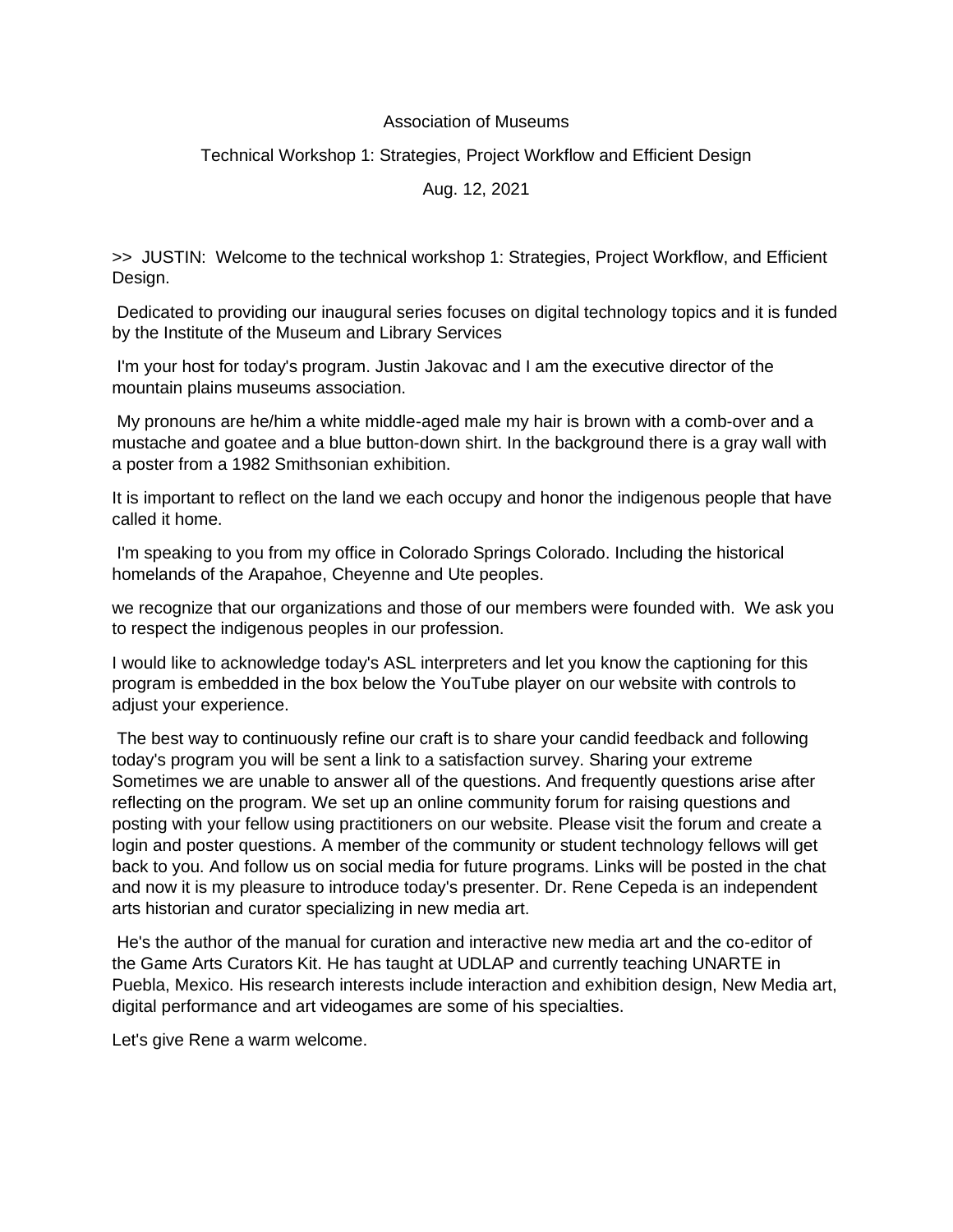>> My name is Rene Cepeda, an independent curator, researcher and my background is in Museum Studies in exhibition design in curation. And I turned it into what I'm doing now which is virtual exhibitions, in media art and how both are very much tied together.

Pretty much I am a cis male, 38 years old and light-skinned my hair is dark brown. I live in Pueblo, Mexico, this is the city specifically for Spanish colonizers but it is located in a place that was according to documentation as non-native relevant, basically means there were no native people in the location and no native significant sites and it meant that this was created to create a Spanish area like a completely safe zone for Spanish colonizers. My pronouns are he/him.

All these workflow ideas can be adapted to what you need. Don't feel like you must have all these things in order to proceed. You do not have to do everything that I tell you -- every museum is different.

Sometimes the curator does everything and sometimes not, take as much as you can from this and adapt it to you. First of all let us be clear what will be covered in this talk. Why do a virtual exhibition? Why are you doing this? Is it because you want to show off a new collection? Is it because you feel like you have to do it? Those are the kind of things we will be discussing, then we have to choose a format: will it be a website, will it be a 3D space? What will it be? Then Determining investment: what do you have and what do you need basically.

Then the philosophical implications of taking exhibitions into the virtual space and finally a suggested workflow of what I think or what has worked for me.

I've been involved in institutions from very small local museums to very large international ones. This has given me a way of realizing what can be done and what cannot be done but also the workflows are not that different, the scope is what is different. So what will not be covered is asset generation which has been covered and will be covered in other museum Hub courses. Platform Development that's what will be covered next week and we offer how to keep the sites running and UpKeep everything going on. That is more of an IT thing.

Let us talk about why virtualization and there are many reasons.

"Identidad punto Exe" is an exhibition I did with Mexican artists about new-media art. One of the things we wanted to do is reach international individuals, not many people come to Puebla to see media art, and also it was a question of cost. This exhibition was done in WordPress and was very, very, cheap, about \$40. However, had this been done physically it would have required an incredible amount of hard work. Here's the suitability of the objects.

This image you can see here is an exhibition I planned called Poppy dot museum for . This is an exhibition I planned for the online artist Poppy. You can see the YouTube videos and then there is the image to Baphomet which is in reference to the video, everything is online and social media. And I'm trying to present the things in the most adequate manner to bring the physical to the virtual because it points out what Poppy was doing at the time. Another example is accessibility in the case of the Museum of the World. This is also rich but the fact is that most of us do not have access to these objects. They are in collections or held in places that most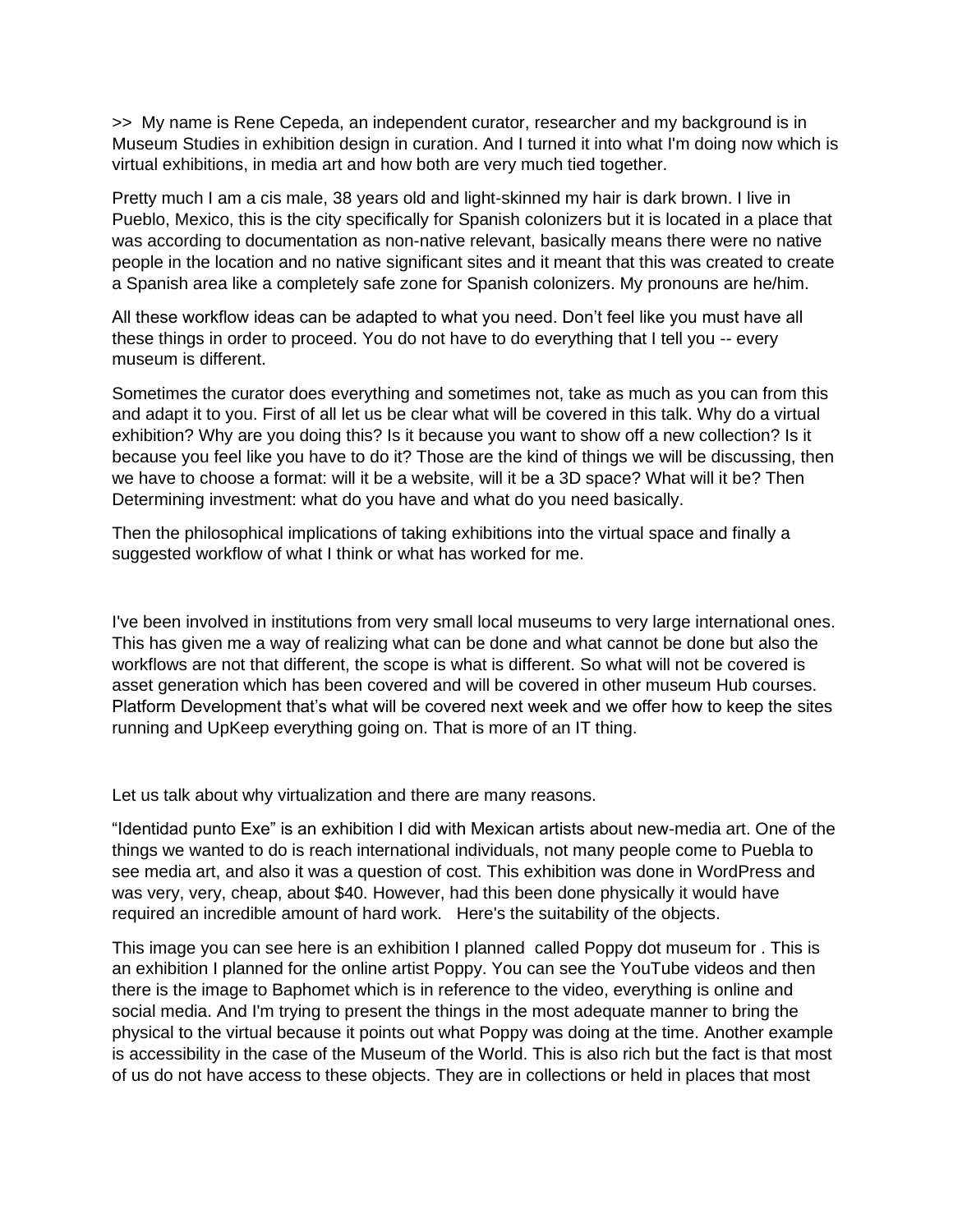people cannot access like it is a way to bring a bridge to the museum for people to edit in exhibition but it is very visually attractive. Although it looks like simple dots.

Here this is the NC state university library. They had done their collection and had a lot of digitization efforts in their architecture collection. They wanted a way to show it -- so they created this exhibition. The next one is prompting a new digitization effort but basically, you can use the idea of exhibitions as a way to start your digitization efforts. We can actually turn this into something someone will want to see, in this case recreations of Roman spaces.

Those are the basic ideas of why to do an exhibition. You have to ask if the material is suitable and how it is suitable. Is it going to be a simple webpage?Do I have the resources to do something more complicated and do you have the knowledge? That is what we will cover next.

So where do I put this? What kind of exhibition formats are there? So these are the basic ones, social media art galleries, webpages, premade virtual spaces, virtual tours/virtual spaces, and this can include Street view galleries, 3D spaces -- from Minecraft to Second Life which are game engines and the Unreal Engine it was a game engine but now it's used for so many things, the Poppy example was done in Unreal Engine. Then we have VR spaces, which can derive from the former ones and then finally augmented reality or AR.

Now I'm going to cover some pros and cons. The first is social media so this is an art gallery in Mexico MaiaContemporary-- they do have a physical space but they also do their exhibitions online they exploit the nature of Instagram and you can click on the pictures and you can get a description of them.

This is useful for static things so paintings, some video art can work but it depends on the time. The playtime of the object. But it is limited what you can do, you cannot customize it. You cannot add pop-ups if you want or anything like that. But it is simple and has incredible reach. And it is also very cheap.

First ladies of the United States exhibition, I believe this is from the Smithsonian. These are paintings of the first ladies and tell you about their histories. It is simple, it is not as simple as social media or Instagram or Tik Tok although Tik Tok would be better for performances, you can add metadata basically. You can add, you can click on the paintings and it takes you to an explanation of who the first lady was and articles and information on each one so that is an advantage of the webpage. The webpage can contain the others within themselves and just depends on the complexity. Then we have pre-made exhibitions spaces. So this is where they give you a space for a certain amount of money for a certain amount of time and you can determine how much you want to pay in terms of the size etc. You basically add your paintings or images. It is more suited for art but it has a few disadvantages. And that is it is limited to what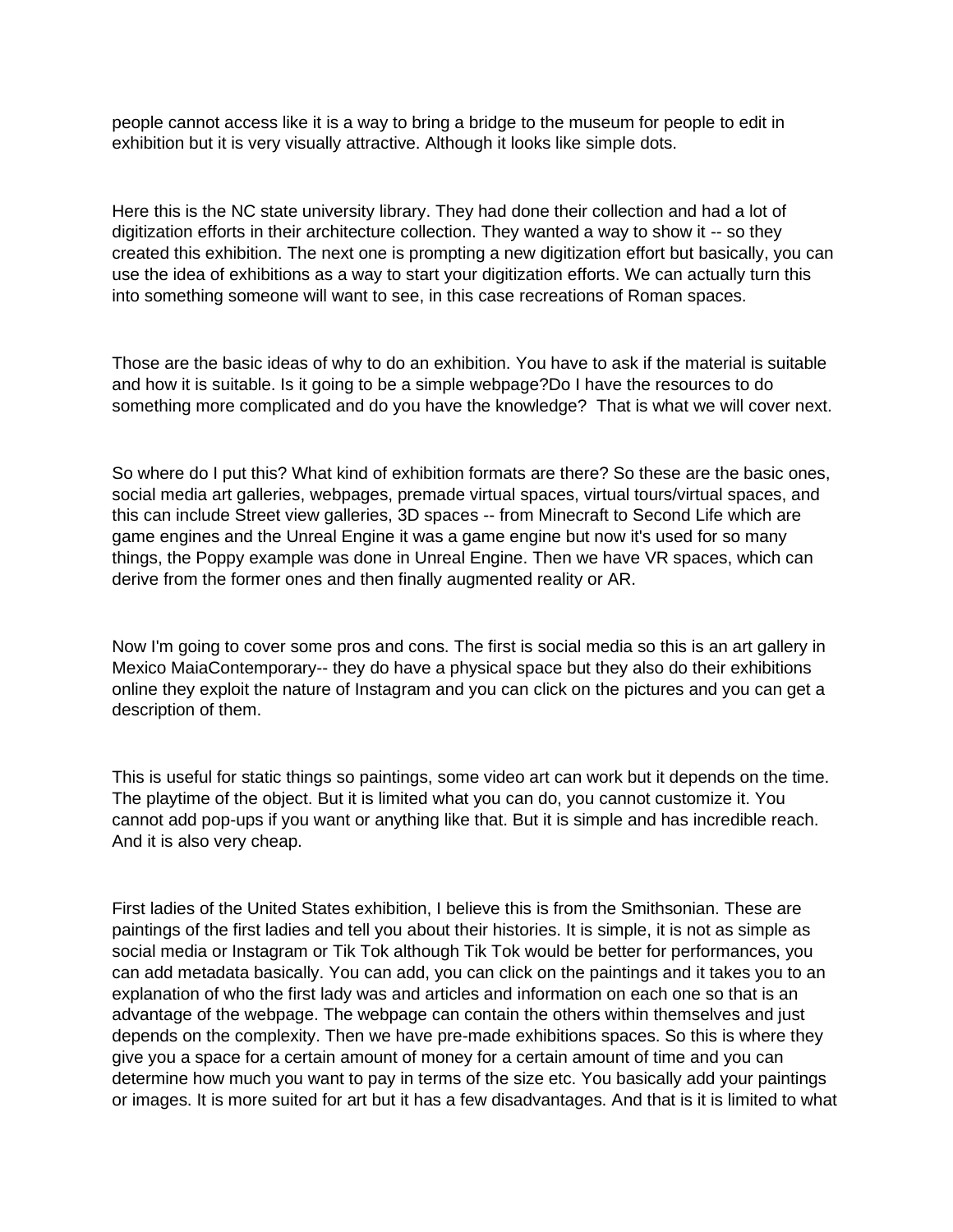they already have done, the media that can be shown, sculptures -- but it is a simple way if it is on paper it is easy to translate so photography, paintings, posters, anything like that can be shown very easily. And it saves you money.

And then we have what is essentially a street view of a gallery. This can be done but basically you take your physical space and you can scan it and photograph it in 360° and there is software for this, it will turn it into this navigable space. The good thing about this is you can literally take your physical exhibition. The problem is it has limited interaction. In some cases you click on those paintings and you get details but that is what the Google Art Project does. And that's what's been done here. But if you do not have the money to do it in their system, not all of them will allow you to do this. But this might be a good idea for some of you.

we have the virtual spaces as I mentioned, these spaces were made by me in Unreal Engine and it was for an exhibition that was going to be physical and then later became an online thing proved it never took off and that is why some things are placeholders like the labeling system or the Red Cross in the middle of the screen is a prototype. But in the end I can get the funding and convince the artist and turn it into a full on space and this can be downloaded from online and also be put on a webpage. It is couple gated but it can be done Peter can also be put in the computer in an exhibition spaced experience. It can also be turned into a VR experience, so safely navigating with a helmet is very translatable in one of the advantages of Unreal Engine. You just tell it to make it VR or for iPhone or iPad and upload it from the app store. It is not as complicated to do unless you start getting into scripting so it should not be a problem for most.

This is my living room and it looks like a 3D space the art is overlaid on top of iread you can see my battery or anything in there, you may bump into a chair or table and this is an extreme example of overlaying an exhibition so it lets you interact and move around and get closer to the paintings as if you were there. It may be difficult because if you want to go down ale and I'll you have to be able to or you could have something you will bump into if not careful but you could do that 3D stuff and map it to the walls with the floor.

There is an app called a Fourth Wall app and you can take a sculpture and put it on the software and it will appear in the person's living room. And you can see what it looks like from all angles. It can be enlarged or shortened, so many things you can exploit with an AR app.

Now we have covered which one you can choose and we will talk a little bit about before you begin and what you need to do. If you have an IT person, contact them and make them a permanent part of your team. Unlike other types of exhibitions IT will be very helpful because they can tell you what can be done in-house and what cannot be done and must be conditioned. They may have ideas about how to present. I've had this happen for the Poppy Prototype. This IT person said we can do this instead and if you want to do it physically it can also be done. So it was this feedback of things but he didn't know the technology could do so it is very useful to have an IT person with you. And they can help you to choose the work because IT could say we cannot put this on a webpage easily or no, this will not work because we do not have an 3D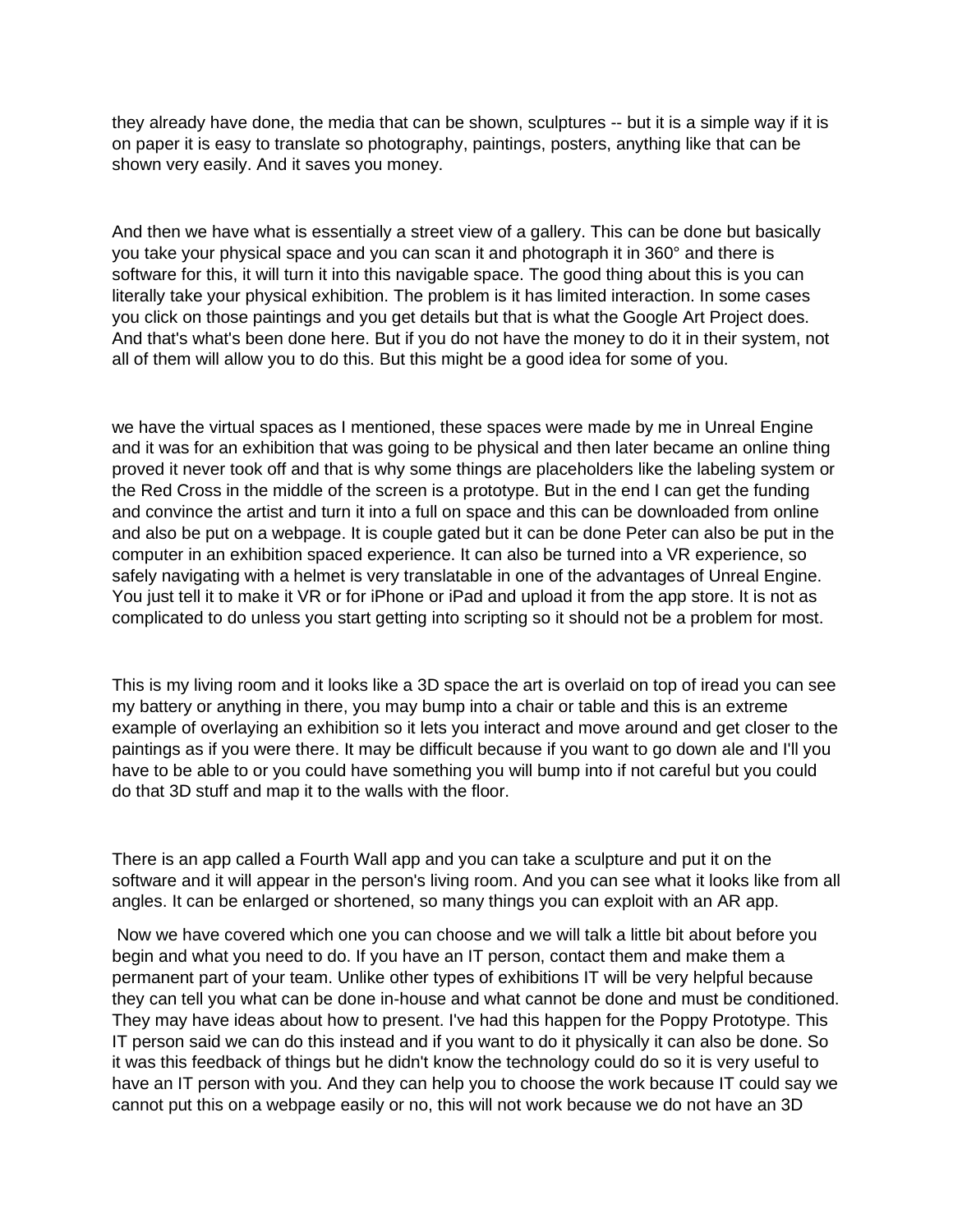asset yet and it will cost us but you can put it on here. It's not always what can't be done but what is possible and you will need contractors in some cases depending on what you already have and what you need so for example, scanning, you may need to scan paintings, photos, 3D scanning. This may be something you can do but you have to account for it. You will need 3D and to do 2D design for example, if you're going for the 3D spaces like this you'll need someone with knowledge to do this it may not be difficult it may be something you website design, graphics and labeling are all things you need for traditional exhibition. And if you can do it you could cut that caused. Asset generation also includes, besides scanning, generating wallpapers for the walls you are using. Or generating labels and signs. A tea table for your space or whatever you need for you.Finally environmental artists are people that can lay down everything and it can be the same person but a lot of these things can be done by the same person but you have to know what is possible. Then you have to look, you have your wish list of what you want to show and you need to determine what has been generated and what has to be generated because that will influence your budget and maybe you decide to take it out and keep it in.

Then the phone with your work selection and keep in mind all the things that have been mentioned and ideally you want to use things you've already done unless you use it as a way to generate new assets and maybe because of funding which we will cover in a bit. That is before you begin. Once you have the answers to all of these things, you can move forward. Funding is an interesting thing that can be done. You can take donations from your patrons or even start a Kickstarter the marina Abramovich exhibition was funded through Kickstarter -- so you can kickstart an online exhibition and avoid the Go Fund Me no one trusts it and it's an open goal and if you do not meet the goal it makes people hesitant about it and Kickstarter is more reputable. This can help you find funds. But it's also good for virtual exhibition grants, I found last year there was an E grant for creating visual exhibitions specifically for heritage spaces so there are many more obviously. I do not know them all and might work has not gone that way and I'm not in the US or have not been able to fund that way. You can put an impact factor on creating these things. So digital collections and archives -- some small exhibitions want to digitize their small collections. So this is a way to get funding, it can be used.

Let's go to philosophical implications. In this case it is how the work changes and -- its meaning can be different. So first of all it separates art and our heritage from the institutions, meaning that people do not see the museum, so it might be more accessible to some that feel museums are boring or institutions are too powerful. And people can't maybe be more open to things and also it is a website and it becomes more -- it becomes easier for someone to move around instead of having to go through the effort of having to go through a museum I just open a webpage. I can look at this while having lunch or whatever -- are you separate from your work from the institution to agree. Obviously you have the branding that is still there but conceptually it is different.

Another possibility although it requires a lot of programming, is the reactivation of interaction. This work specifically in the art world for example, works like a Brazilian artist who made a lot of artworks, I will write the name if you would like in the comments because it is a difficult name to spell. But this artist what he does is works that are supposed to be touched and open and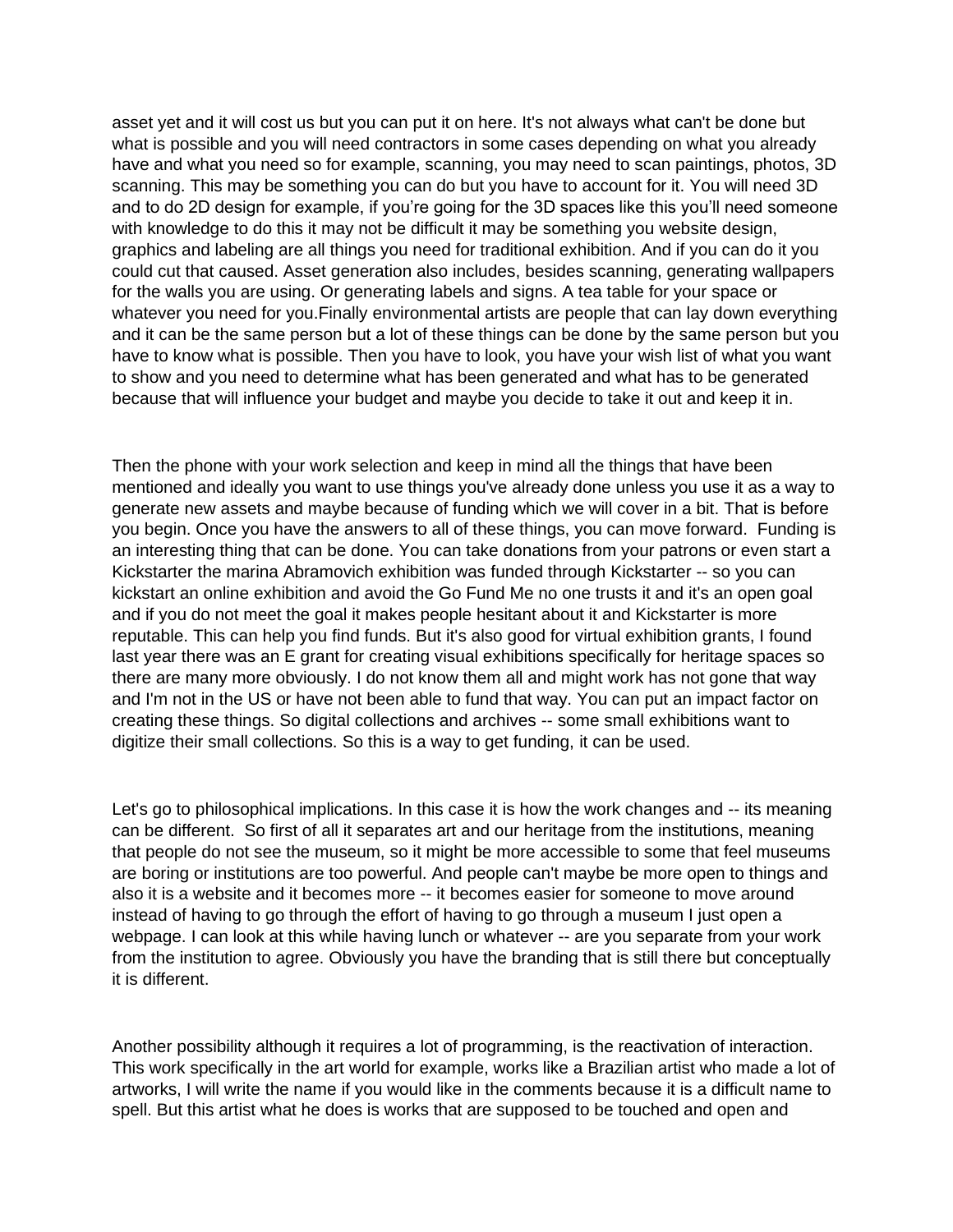interacted and now they are not accessible and a lot of meaning is lost. When you reactivate it people can understand again what is going on with the work, returning it to its original meaning. It also means your objects do not have to be degraded and if you've something like an apple press in terms of heritage item you can make people -- the object and virtually put it up and put it into an Apple press for example and see the function even if they do not get apple juice at the end back of it, the interaction is there and it helps people get together more with their heritage.

Returning context, you can take -- while generally when we see something it is decontextualized, right? So unless you are at an on-site museums where you have colonial Williamsburg you may not have the same feeling for an object so you have a recreation of a space and putting all the tools that are supposed to be used or the artwork particularly in religious art. If we consider icons, they are supposed to be in certain positions and places and when they are taken out of place in the gallery at the Met or the Getty they lose that meaning and you can recreate that even through 3D recreations or the setting of the exhibition itself.

Then we have materiality in one of the things about anything digital is it is immaterial so you do not have to worry about the physicality of it and you do not have to worry about if it fits through the doors or how much it weighs. And you can break reality, meaning when you do every creation of the treaty space you do not have to follow the rules of our world. Meaning, I can fly around, say, an Inuit totem pole. I can look around a French church, I can go underground my can lift the object and flip it which is unthinkable in a museum paired all of these things are things to keep in mind when designing you do not have to follow the rules of the real world or the museum itself -- there was an exhibition and it had velvet ropes around the object. And that was ridiculous, why have the velvet rope? It enforces barriers that should not be there. And then we have time. This is simple but complex. There's work in In new media that takes decades to take place. There are works of art that are so complex and so many options to explore the people will not have the time to make it possible.

You can have video art and have videos of things that will normally take too long. And there's this whole thing about not being limited by the very time of the world like you do not have to go between 11-5 PM. You can go there at 3 AM. It is a very liberating thing for a lot of people. Finally, spaces and site specificity. You have to keep an eye out for that. What I mean by site specificity is not exactly -- one moment -- it is not exactly that you have to have a physical space. For example, and work depending on Twitter-- it depends on Twitter and it's API that is run. There is a work by an artist named Pippin Barr and if you visit his video game art he made, if you go outside of New York opening times for the MoMA you cannot go and see the art. He has an interest in the relationship between time and virtual space but also he highlights it, you can overcome the limits but you do have to keep it in mind. Also site specificity includes -- the reporters without borders library, this for example exists in mine craft. You have to have the tools and be able to access mine craft to read everything that is in that library. If I do my exhibition in Second Life my people have to be able to go to Second Life and have a computer that allows them access to that virtual site. So those things have to be taken into account. This helps you decide what is acceptable and what is not depending on the aims of your exhibition.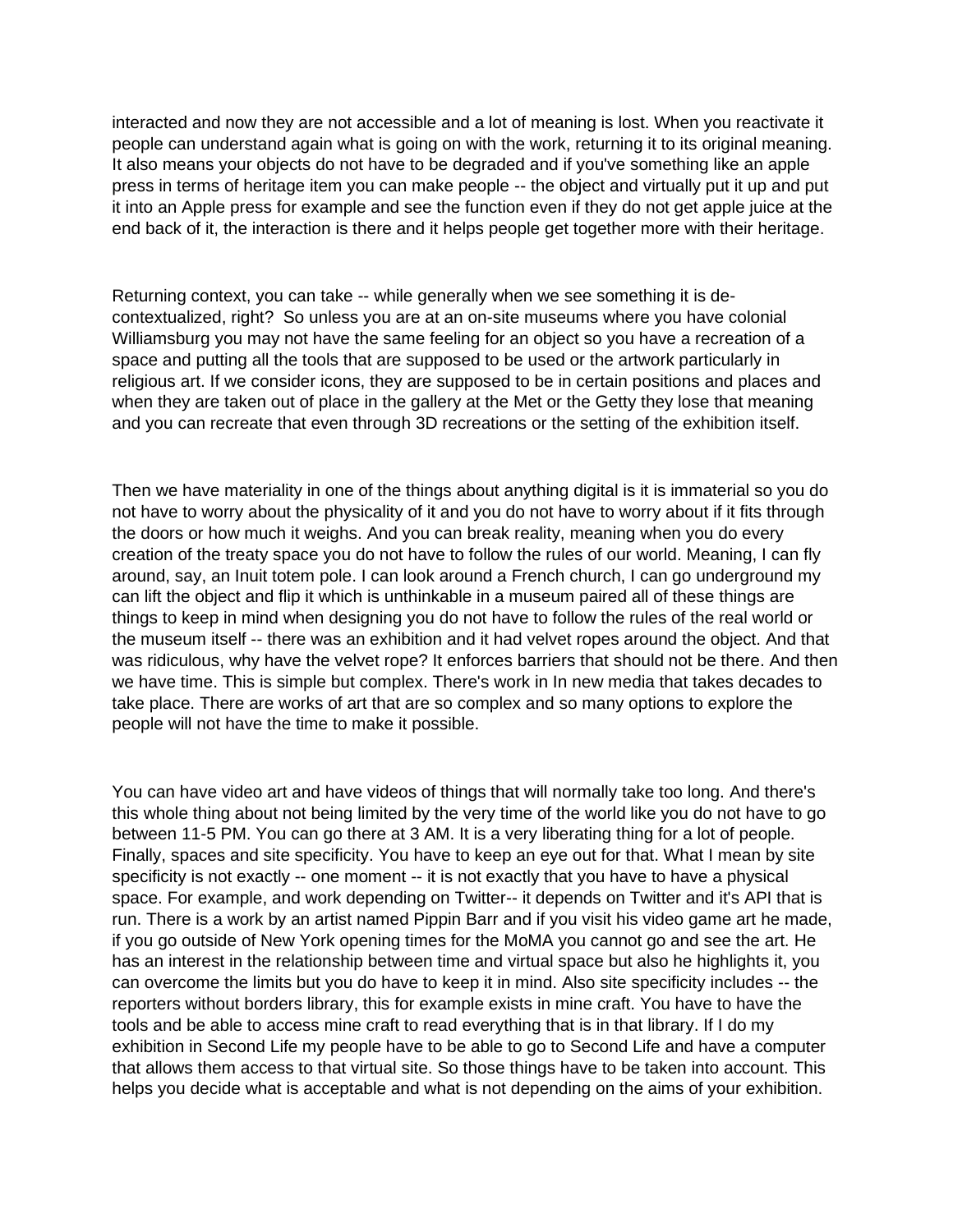Now I will go through the workflow which is what I've done before. This is again, this occurs at the same time as your normal workflow for an exhibition design so you try to integrate it and modify it as you can and not everything can be done by everyone and some things will be skipped but develop a team and get IT people, get exhibitions people in marketing, marketing is useful also beyond what they normally are, because they also have knowledge of social media and digital tools that can help you develop better exhibitions.

Once you have your team you start with your work selection which is the traditional thing, you keep in mind everything we talked about choosing and what has to be developed in what is already developed, and all of those things. And then you do your research which is your basic curatorial work that you know how to do. And then we go to stage II which is where we select the platform -- AR, VR? That will be determined by the work selection. Then contact arts or institutions if you need loans or permissions and if your heritage you can skip this obvious will appropriate things and while that may be fine it is necessary to make sure proper media rights are secured to show the work online.

if you want to change it from a webpage to a VR, generally, the rules are that you can go back but you cannot go up. Okay? So let me go back to the media thing. And I can explain this. Here we are. You can go from AR, VR, 3D and street view to premade virtual spaces or web pages generally, some sacrifices have to made for example sculptures you cannot really be used in virtual spaces but you can for a webpage, so figuring out what to do but if you have the idea of making a webpage and halfway through you decide to do a 3D space you will run into costs, you will run into issues of finding people and you will delay your progress for about year. So be careful when you start developing patents. By developing I mean rendering technology ready. This is not putting things into the exhibition. It is just making sure your web page opens and your technology and your WordPress is working and has the right address you have for your website, so make sure that it is ready to have things poured into it and then generate your assets. Make sure you have your graphics and your objects in everything ready to be put into your space. And then you develop the exhibition space which is the part that is more aesthetic.

then we move to stage three where you should theoretically already be done with everything

So should already be ready be done here and we will say we will put this here and these works in this order --we will have so many webpages and obviously you can go back and fix things but try to have everything is ready as you can also generate your metadata and hyperlinks, it is optional but it's one of the strengths you can put up a webpage where you show your artifacts from Wisconsin, and you make a link that takes you to a definition of the object and information about it.

And plan your activities. Zoom tours can be done, the problem with Zoom there's a lot of, there's more interaction, yes, but at the same time it is more limited, this can be good when you want to do something with a VIP team or a group of people. You can take your stakeholders, your committees and things like that and you can show them through Zoom and it is more private.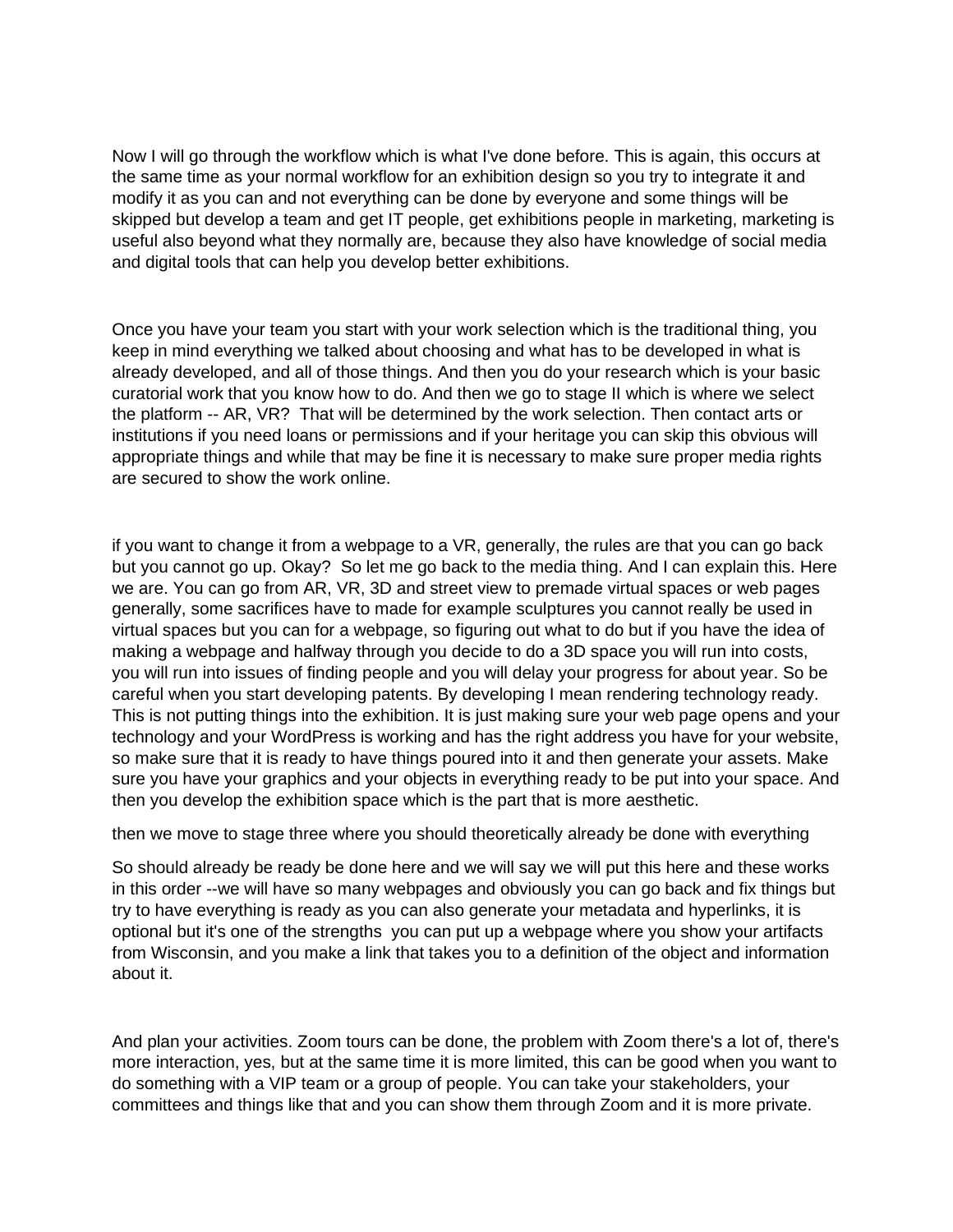You can also do live streams and everyone can look at it if you do the proper social media and people can access it. It is exactly what we are doing now. So you can put it in YouTube, Facebook, even Instagram as it gives you a lot of access to curator talks. It can be part of the live stream in which the curator can do a Q & A. Why did you choose this? And the curator can go off on relevant things they can create about their interests in creating the space for example. And then figure out all the modes of engagement.

There are things I have not thought of and I am sure you have created or you yourself are a very creative person and can think of ways of creating interaction and activities that will not let the website be a static thing or have the exhibition be just what it is.

And for example, for the extra modes of engagement, this may not be for everything but with 3D printing it can be done but this is a Jade elephant from Egypt. The community is enamored with this hippopotamus. The museum is not exploited for this -- how can this be turned into an activity that becomes engagement? Well, the museum can do 3D printing using digitization efforts, 3D printing of the elephant, you can generate sheets and some very interesting things which is having your shop take things from the collection and maybe because this is digital people can make a wish list or shopping list. They can get a memento or memory of this and then at the end you can go to the store and everything that they liked can be -- you can get a Tshirt of this printing or you can get a print or 3D printed version of the jewelry. I actually note jewelry makers that will make historical recreations of your product so you can talk to them through their website that will let you generate -- it is horrible but you can monetize your collection which is something that right now we struggle with institutions.

The idea is to be creative with what you have and it is a 3D scan or digitized in one way or another. Let me now share with you a few more resources. My own thing which is the Manual for the Cure Ration and Display of Interactive New-Media Art breed there should be a link in the comments. This is specifically for new-media art but many things can be used by heritage because I derived this from one of my dissertations about heritage. Exhibbit.com is a premade exhibition space for Unreal Engine. Unity is the competitor to Unreal Engine. Then we have the Fourth Wall App where you can talk to them and integrate your work into their app or they can help you find other solutions.

Those are a few resources. They will be in the forum, as mentioned in the beginning, so if you have any questions I can answer that for you.

I want to thank you for watching and taking the time to listen to this and if you want to get in touch with me, that is my email and my professional website. You can get in touch with me for that and I do consulting and I teach and other things that I can help you with. I do not have an Instagram. But here's my other social media.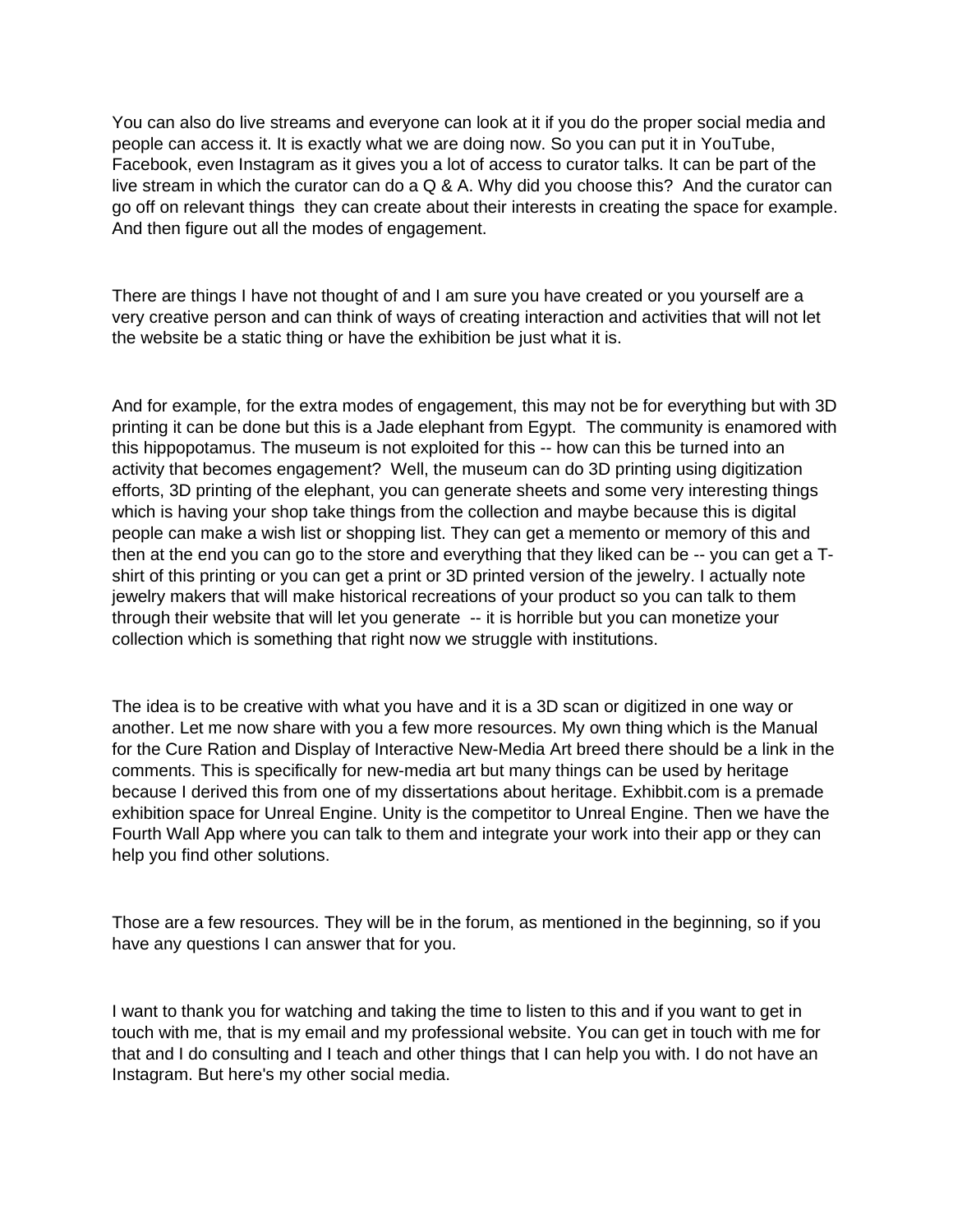Thank you for watching and I think we will go to questions now.

>> JUSTIN: Thank you so much, that was wonderful. I do have a few questions for you. Thank you for such a comprehensive discussion here. So have you ever heard of any WordPress plugins that are good for virtual exhibitions?

>> RENE: I haven't gotten too involved with WordPress, I generally just fix things myself. It is

>> JUSTIN: We may have covered this-- but the basic skills and equipment necessary to get a virtual exhibition started?

>>RENE: it depends on the mode you want to go and for example, the most basic is just basic social media. If you want to do something like Instagram or Twitter you just need the images you want in your phone and generally how to use the thing. However, website design explanations may be useful. The next one will be about precisely this thing and integrating into WordPress and using solutions for WordPress is another option. For premade virtual spaces you do not need experience, for virtual tours, it depends. Mine craft you just need to know how to use mine craft. I'm sure some of you have children that can teach you to do marvelous things. Mine craft is incredibly flexible. Everything is doable by yourself. All of these except for Unreal Engine can be done by anyone, you can go on YouTube and learn how to generate assets. Second Life is covered -- I forgot her to pronounce her name --

>> JUSTIN: I will get that name in one second.

>> RENE: Finally, I learned how to use the Unreal Engine in half a year. They have an excellent tutorial system they created and it teaches you everything you need to know, literally it is being comfortable with a computer breed you do need a very, very powerful computer. We are talking about looking for something like a gaming computer. It has to have a very good graphics card, it has to have a lot of memory and it has to have a good display. You want at least two monitors for that.

It is not as expensive as it seems.

>> JUSTIN: Awesome. That name you're looking for Dr. Gaston. Two weeks from today we will go into great detail.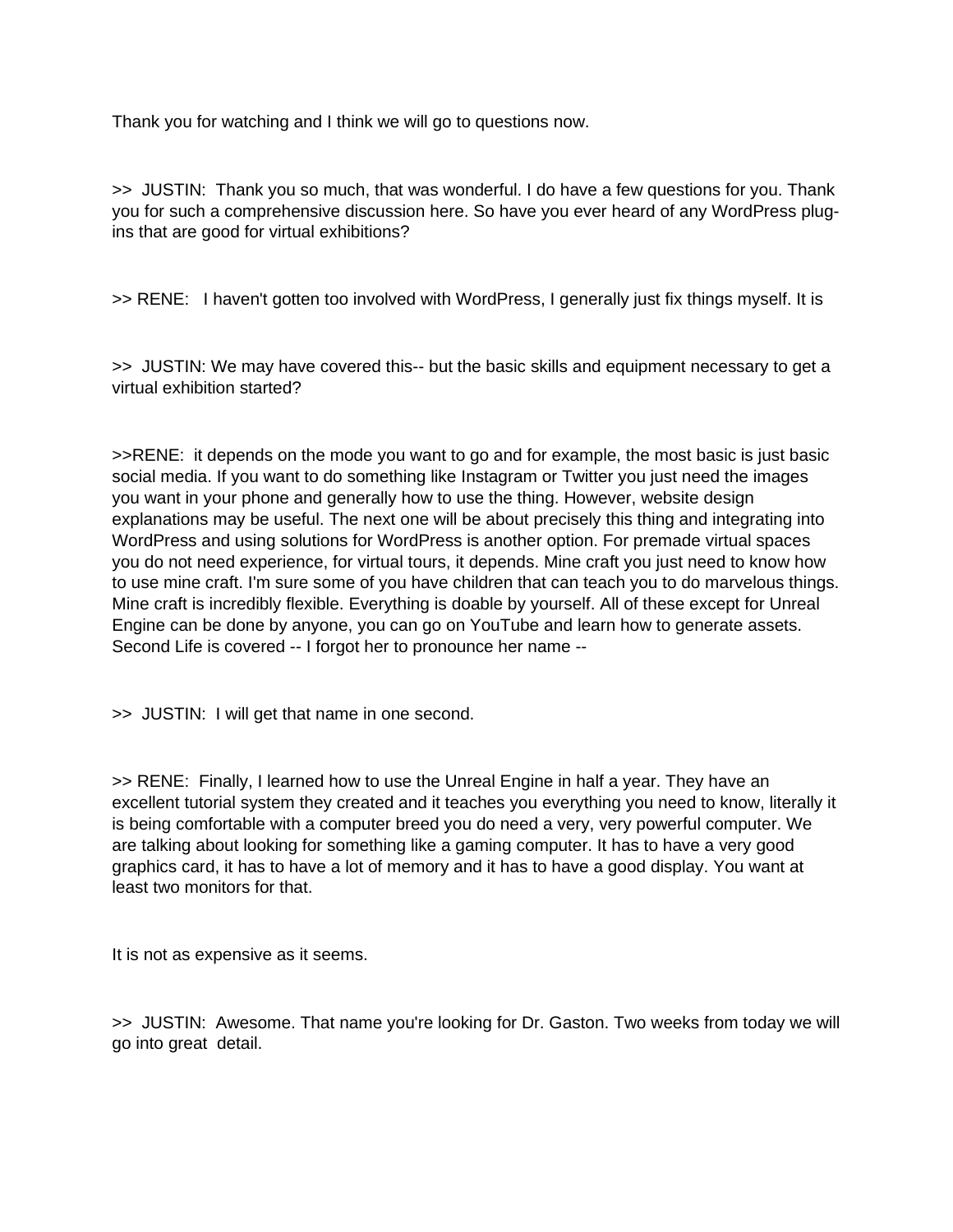>> RENE: and she is a master at it.

>> JUSTIN: Adriel Lewis will be next week.

>> RENE: she will be talk about how to put something on WordPress.

>> JUSTIN: Great shout outs. Yes, the next question is, at your expense, what is the best way to communicate with the various players in a virtual exhibition, is there a preferred communication or project management software?

>> R>> RENE: you can use Slack, and I Should've Mentioned That You Will Want to Have a Way to Keep a Version Control, Especially If You Are Working with Ureal Engine so when you are changing things you do not have mismatches with versions. I cannot recommend you one now because they are different for every system and if you are doing it yourself on your computer you do not need it but if you have two or three people working on it you may have to think about that.

>> JUSTIN: Great point.so what measures have you put in place to ensure that your virtual exhibitions are accessible to a variety of users -- does that factor into your strategy and design thinking, accessibility?

>> RENE: it is just a matter of people getting to help because it is not particularly in a stable category and it is difficult but one of the things is to make sure it is readable by screen readers so you have to make sure that all your images have captions etc. You use alt-text to describe the images. It almost runs itself but for 3D spaces, you have to be careful because there's not much research -- you can implement things like filters for color blindness but generally the adaptations for 3D spaces are done by the end user because you cannot account for all of them, generally -- they generate their own interfaces.

Other things you can do is make sure your fonts are readable so there are fonts that are specifically made for dyslexia to help with reading skills.

>> JUSTIN: That is fine. Yeah, I would do a self-referential point back to module one that we did for the Museum Learning Hub and people can find accessibility strategies. So we do not have to put you on the hot seat too much for that. Thank you for sharing your perspective on that.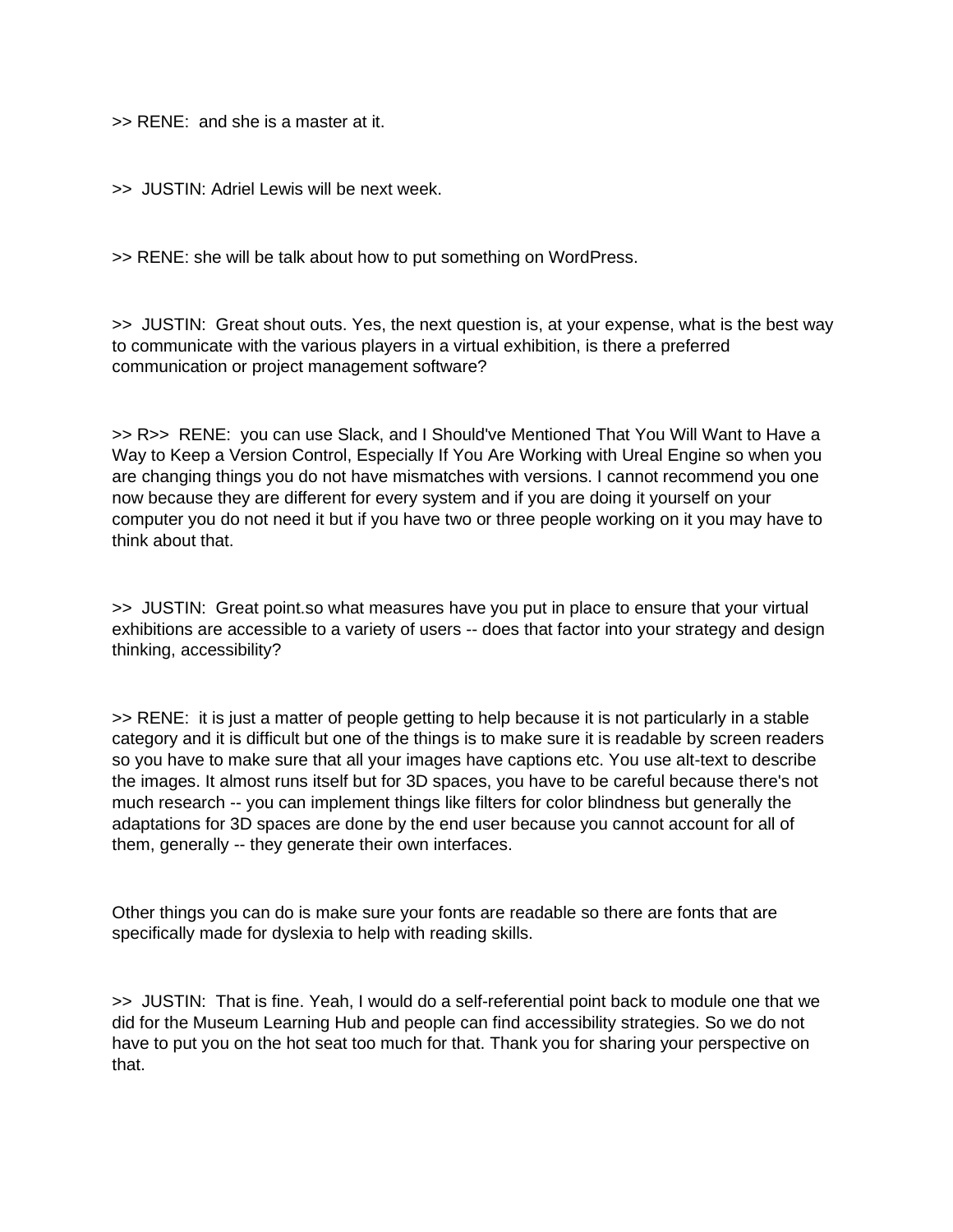This may bleed into some other categories-- is there a way to ensure your website in the virtual exhibit are easily found by the publicly

>> RENE: three things you can do first of all, social media, marketing, marketing them because I notice it is not done well. Exploit tags and Instagram and Zoom-- many people think Facebook is still relevant and it is not for teenagers, you have a Facebook? If you want to reach that public you need to have Instagram, Tik Tok, they communicate through them and you have to learn that language. maybe create a youth program where you can have someone who's in their teens interested in museum work and go while this to something with social media and help us promote. Keep an eye on it so it does not become inappropriate but really using-- -- trying not to end up like the meme "Hello fellow youths..." Try to avoid that.

The other thing is SEO, search engine optimization, making sure you have important keywords in your exhibition but Google does not like it but what you can do in white text hit them-- put every single word you can think and make it invisible but make sure that it is in the code of the webpage. It can't be up to hidden comments but you can use everything else. In the last one is just basic promoting -- in physical spaces because that is also something that happens. You could do posters and put in radio -- there are ways but it has to be promoted. If you are putting that much effort.

>> JUSTIN: Thank you so much. What are some strategies and low-cost products to boost interactivity and ease the inclusion of physical objects?

>>RENE: Woo, well, well the easiest thing I can think of is the 3D use of objects for you take a 3D -- it is even just photographs you don't have to go super fancy, take the object and photograph it from all angles and there are plug-ins that will turn it into an image that you can just take, you can scroll around it and it will help a lot. If you are doing 3D spaces and you have the ability to do it just pick it up and look around it. The virtual exhibitions, l that seems better. If you want examples of that. Ask them to put it on the tour mode and it is doable you just need - in that case you will need someone to help. But on a webpage you can use sliders and things like that.

>> JUSTIN: That might dovetail with a general question I am seeing here, and I wonder, the question is phrased, do you ever need contract help? But I would probably rephrase that and say, what are the things you outsourced? We've talked about a lot of things that can be done in-house, what would be the things that go beyond the boundary and make you want to bring in that extra contractual help rather than bringing it into your own skill set.

>> RENE: For me, it would be someone who could do the programming – I could do it but I would not be comfortable doing it professionally and I would say hey, can you generate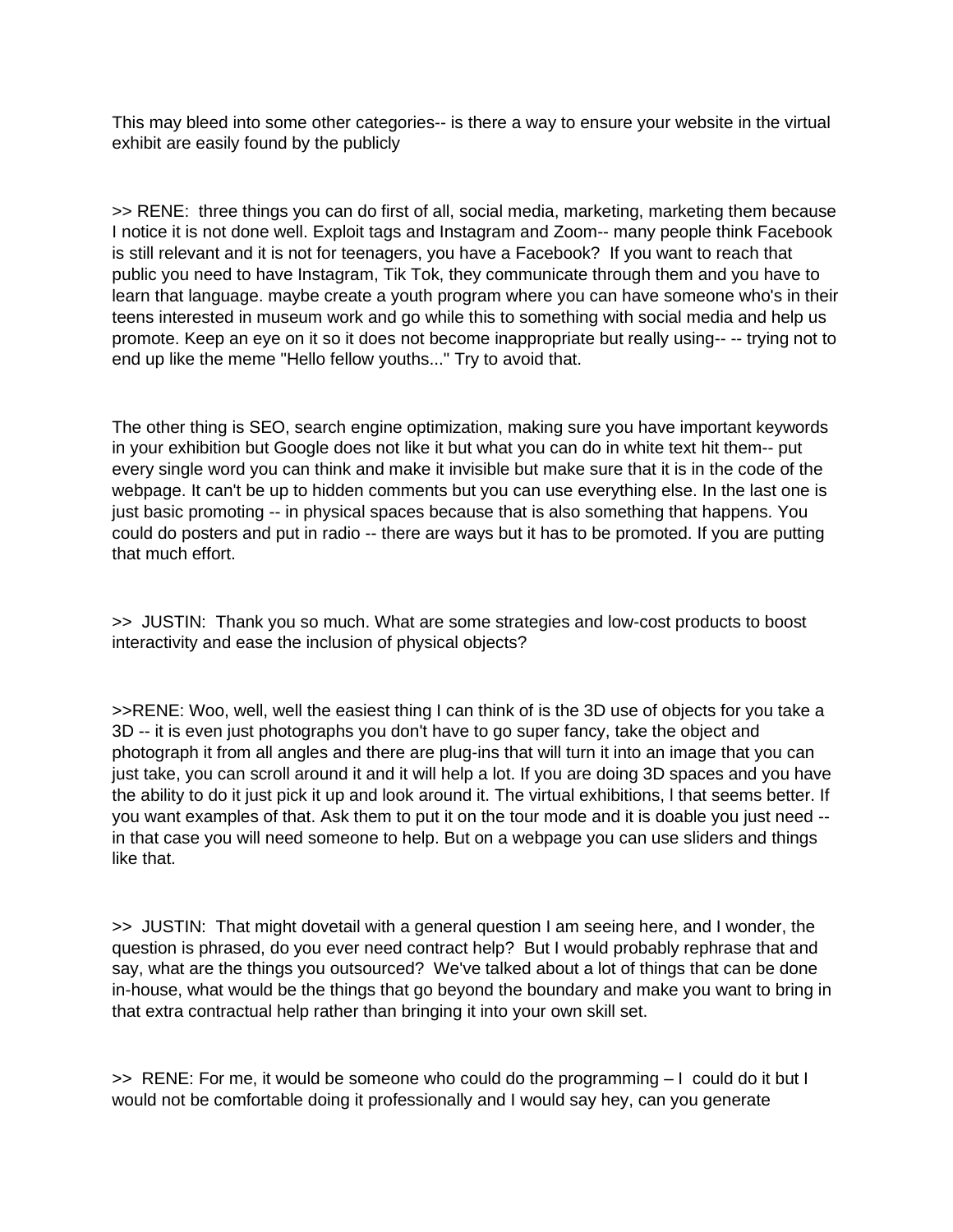blueprints for these things, so I can do this, this and this breed you have to be very clear with what you want. But there's a lot of people doing video game programming degrees and they do not have jobs. So you can find these people and they will be super happy to help you and it is good for their CV, obviously pay them but they will be very happy to help you because it lets them get into the industry or just generating business from this.

3D design, 2D design my will generally get a designer to help me with that. And if I'm going to do --if I do not have a collection team for generating assets I would get a contractor to do that. And that is mentioned in the prior workshops. I can generate the space myself.

>> JUSTIN: Corollary to that and I apologize if you've covered this part of it but for those of us who are a one or two person operation Museum wise, what types of programs do you suggest starting with? So opposite of the last question, if were not going to use a contractor and learn it ourselves, where would you start?

>> RENE: This depends on your willingness to learn. Social media may be super easy, anyone can do that. Webpages. Depending on how interactive you want it, even the basic word press that is for free is very flexible. This one -- -- that one I did myself in a month. This one, the 3D spaces I did myself. Premade virtual spaces, you don't even need to know anything except uploading images. Virtual tours, I cannot do that but I know people that can do it. But if you can do it, go ahead. 3D spaces, this just depends on how much you want to add the interaction. Second Life is tricky but it's all YouTube videos and you can learn it. Unreal Engine is a little trickier but it is simple. You can learn to do that in a week. VR space is the same thing as Unreal, -- I'm not very familiar with AR. It is more complex. And I would get someone for that. So that's the one I would least recommend.

>> JUSTIN: That is awesome and I really appreciate the feedback and the detail of instruction about where to get started. I personally very much identify with folks who bootstrap it themselves. Any final thoughts today before we go into final housekeeping?

>> RENE: No, we pretty much covered what I wanted but I am open for questions and I don't charge for basic questions -- of you want to get in touch that would be fine paid I'm grateful for what you are doing, it is a very nice thing and I think it will become museums become better which is my goal in the end.

>> JUSTIN: Thank you again and we appreciate you being here. A few final notes.

Thank you for attending today's program. After the module and after all of the modules have been completed you will see the entire module presented on the website along with a complete toolkit of resources provided by our presenters. Please visit the forum on our website and ask